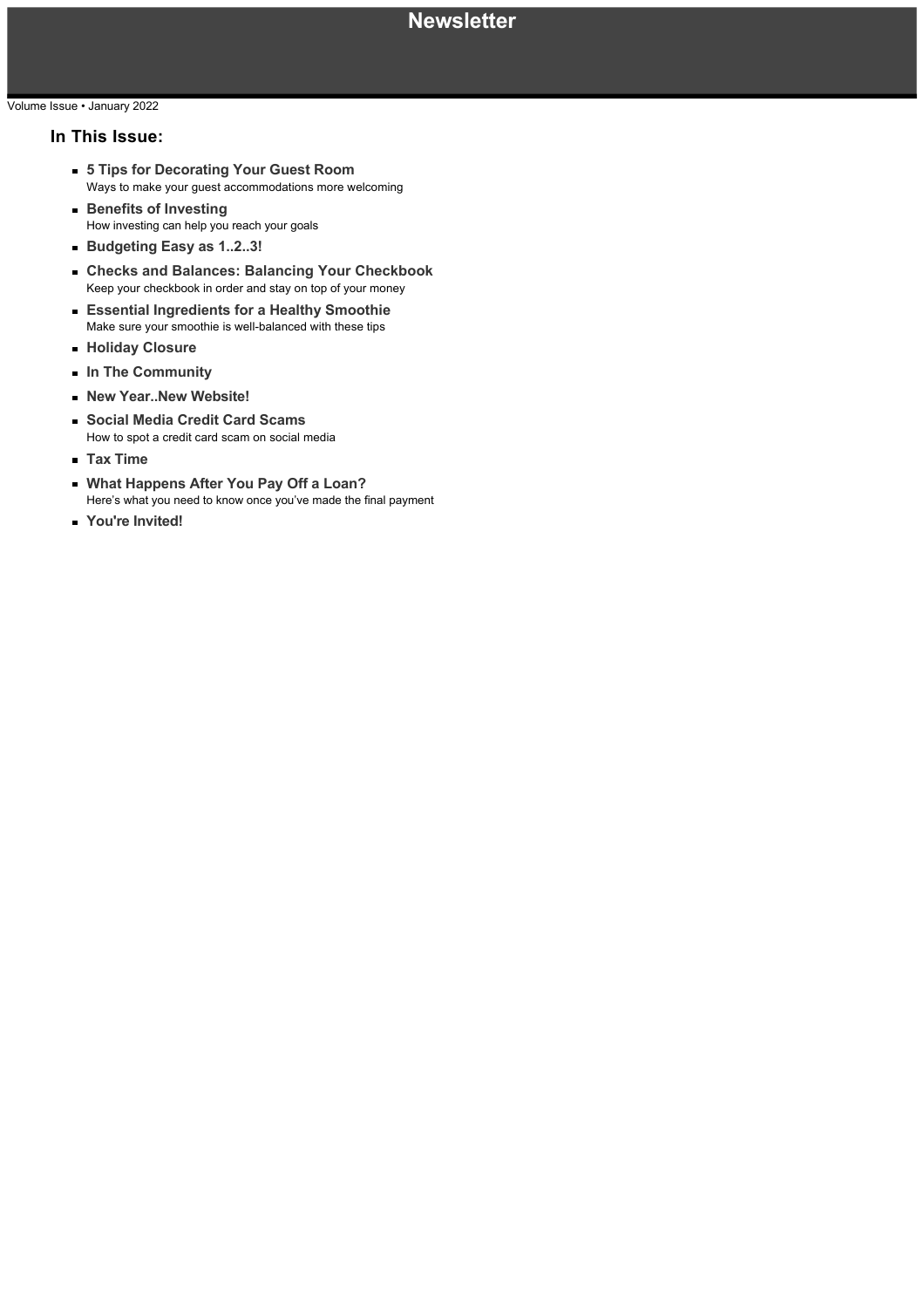### **New Year..New Website!**



We're happy to announce the launch of our new website! Modern look, intuitive navigation, and easier to find resources! Visit our website at www.PSCUnow.com.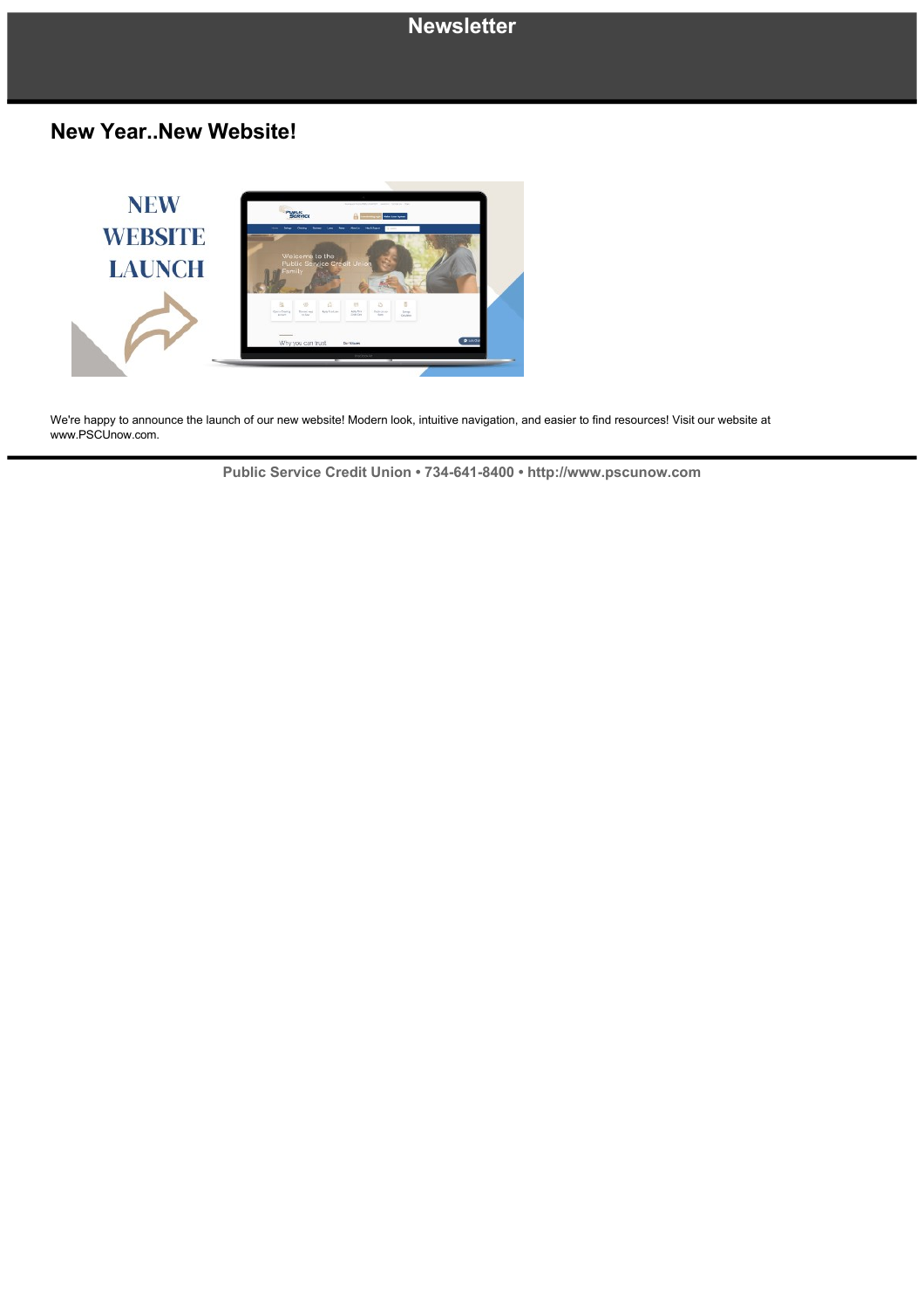## **Checks and Balances: Balancing Your Checkbook**

### **Keep your checkbook in order and stay on top of your money**

Balancing a checkbook has been shorthand for financial responsibility for generations. While it's always been presented as a laborious, unenviable task, keeping your money in order is fairly simple as long as you stick to a routine. Since so much of our world is now paperless and digital, balancing your checkbook is easier than ever.

#### **Use online banking to your advantage**

Chances are good that your financial institution offers a mobile app that lets you easily perform tasks like checking your balances. Forbes Advisor Emily Guy Birken recommends checking your statement balance daily, which gives you an idea of what your running balance is. This allows you to stay on top of unexpected transactions like recurring annual payments and spot fraudulent activity.

Birken also notes that most financial institutions offer you the option of signing up for email and text alerts. This feature allows you to track all transactions and can keep you apprised of your account balance.



Your mobile banking app and alerts may mean that you can stay on top of your checking account without ever needing to put a pen to paper. But if you have multiple accounts or simply want an additional layer of confidence, Birken suggests account aggregator tools like Mint that track multiple accounts — even across different financial institutions.

If you prefer a more formal approach akin to the pen-and-paper method, Birken suggests maintaining an open-source spreadsheet like Google Sheets or using a dedicated accounting program like Quicken.

#### **The classic approach offers greater confidence**

Sometimes, the old-fashioned way is just hard to top. While monitoring your online banking, maintaining a spreadsheet, and dropping information into a program are great ways to monitor your balances, maintaining a physical checkbook still does the trick as well as any method.

Deborah Fowles, writing for The Balance, notes that knowing how to balance a checkbook by using a register is handy if only because it's a skill you can teach your children. While future generations may be more and more reliant on technology, knowing how to maintain a written register can have the added effect of helping them learn financial responsibility.

If you've never balanced a checkbook or haven't updated a paper checkbook register in some time, the process is fairly straightforward. Author Pierre Lehu, writes for Dummies that a typical register has six columns: check number, date, transaction description, amount, deposit, and balance. You'd likely only need to use the check number column for instances where you wrote a check — for debit card transactions, you could leave the column blank or create your own numbering method.

Filling out this information is also uncomplicated. Fowles recommends maintaining your receipts and recording the information in your checkbook register every week. This will eliminate having to budget large chunks of time for monthly upkeep and give you a more accurate picture of your account balance.

Fowles also suggests synthesizing the convenience of online banking with the tried-and-true physical method. You can use your financial institution's website or mobile app to crossreference information like transactions and balances, making it easier to find costly mistakes that could lead to bounced checks or overdraft fees.

Balancing a checkbook is a staple of adulthood because it puts you in charge of keeping your money matters in order. Knowing how to balance your book helps you avoid unwanted financial predicaments, and it can help you with good habits like saving and smarter spending.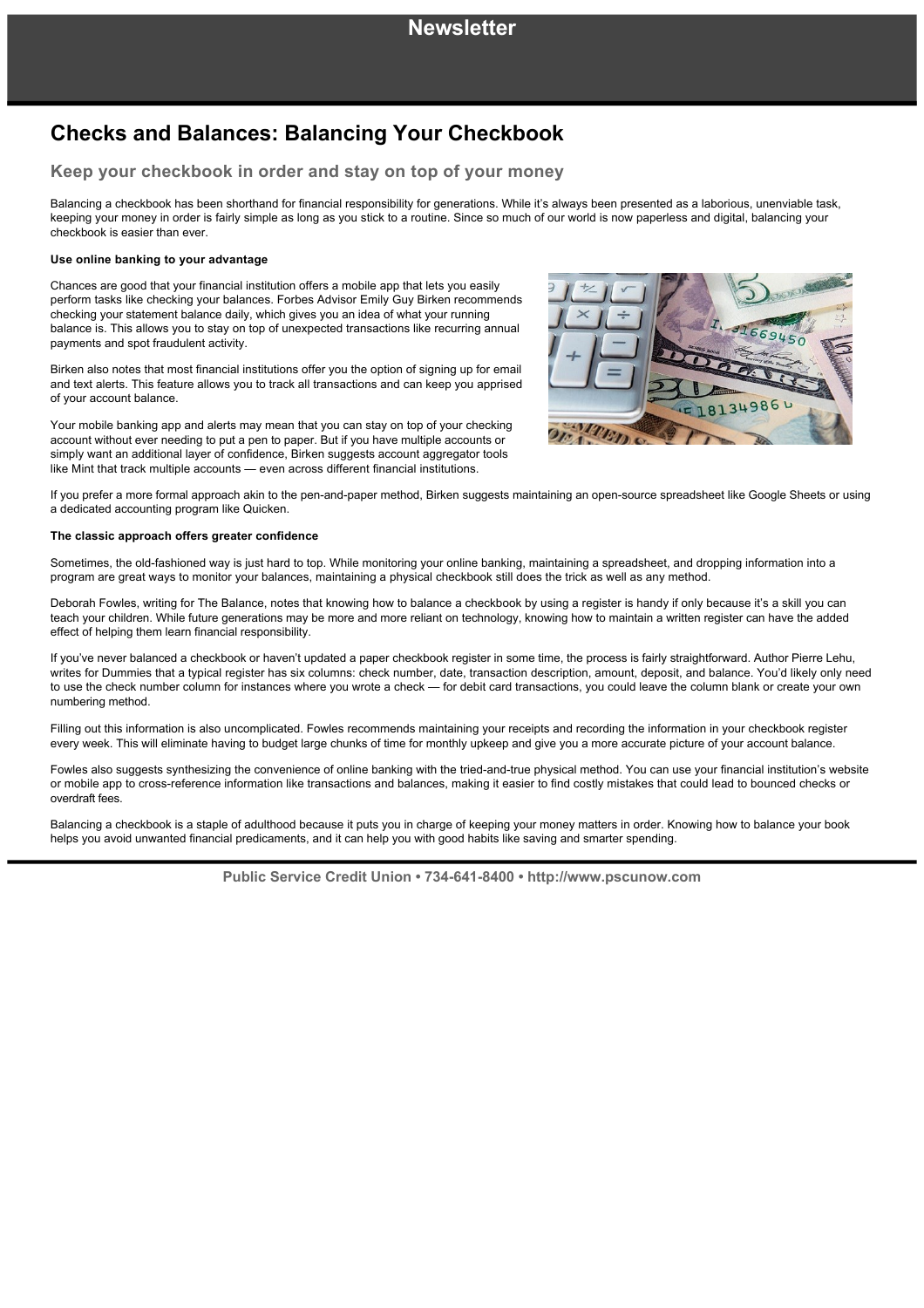## **Benefits of Investing**

### **How investing can help you reach your goals**

You work hard for your money — now it's time to make your money work for you. When you invest, you have the chance to build wealth and diversify your streams of income. Here's a look at what investing can do for you.

#### **Options to suit every investor**

Maybe you want to invest, but you can't afford to risk losing large sums of money, or you'd like your assets to remain liquid. Or perhaps you don't want to babysit a stock ticker, waiting for the right time to sell your shares. However, investing goes far beyond day trading. There are a wide variety of investment vehicles, designed to suit different budgets, lifestyles, and risk tolerances. Savings bonds, certificates of deposit, fixed annuities, and dividend-paying stocks are lower-risk, lower-reward options. If you're more of a high roller, Marissa Parietti of Investopedia lists currency trading, foreign emerging markets, and venture capital as choices to consider.

#### **The power of compounding interest**

Compounding interest allows your savings to snowball. For example, if you start with an initial investment of \$1,000, contribute \$50 per month, and earn 10 percent in interest every year, compounded annually, you could have over \$40,000 after 20 years. Since compounding interest needs plenty of time to work its magic, finance expert Justin Pritchard suggests that you start investing as early as possible.

#### **Don't lose money to inflation**

Inflation causes money to lose value over time — which is exactly what will happen if you keep your cash squirreled away in an envelope under your mattress. According to Kimberly Amadeo, a contributor to The Balance, stocks typically return about 10 percent per year, so on average, your money will gain more value than it loses from inflation. However, Amadeo warns that dips in the market occur, so you should be prepared to delay selling your investments until prices recover.

#### **Take advantage of pre-tax dollars**

Some investment vehicles allow you to lower your tax liability while you grow your money. For instance, 401(k) plans and traditional IRAs allow you to invest pre-tax dollars that you earn throughout the course of your career. The Balance contributor Dana Anspach explains that you'll eventually pay taxes when you draw upon your investments in retirement — but by then, you'll be in a lower tax bracket, and therefore, pay less in taxes than if you'd simply kept the money in a savings account.

#### **Secure your retirement**

In addition to providing tax benefits, investing can enable you to have the money you need to make your golden years less stressful. Retirement consulting company CEO Denise Appleby explains that there are a few pitfalls that non-investors tend to encounter later in life. Without investments to live on, Appleby notes that you may have to rely on financial support from your family or be limited to living within the means of your Social Security checks. If you don't want to compromise your independence, investing may help you reach your financial goals.

Need help getting started with investing? Consider consulting with a financial advisor or an investment expert, so you can develop a plan that suits your lifestyle.

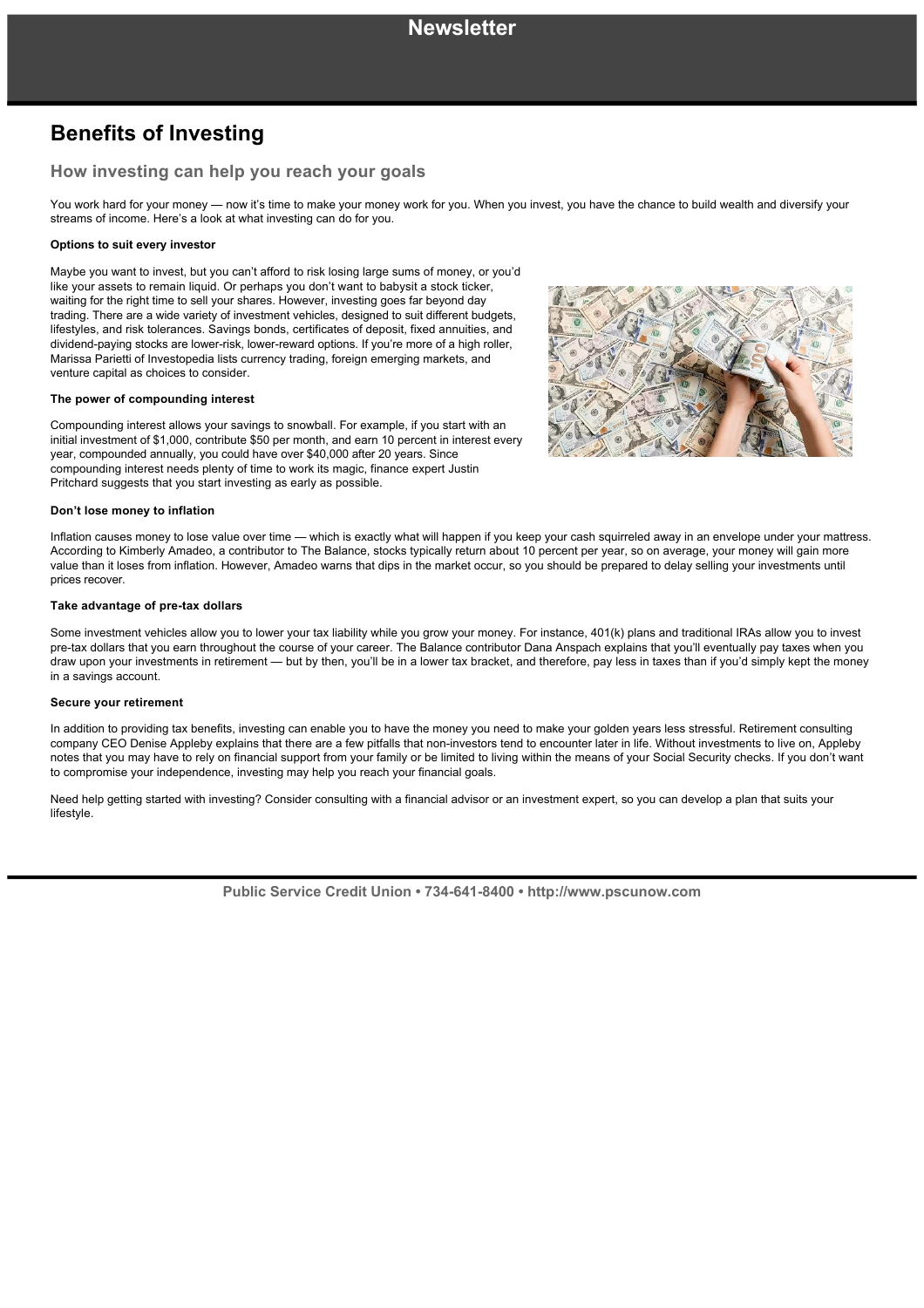## **What Happens After You Pay Off a Loan?**

### **Here's what you need to know once you've made the final payment**

Paying off a loan comes with a sense of relief and satisfaction. But what happens after you pass this milestone? You'll have a few loose ends to wrap up and some big advantages to pursue. Here are a few points to keep in mind once you've made that final payment.

#### **You can stop making payments**

Once you're ready to make the last payment on a loan, it's a good idea to contact your lender and find out the exact final payoff amount. That way, you don't end up owing a few extra dollars or cents of interest when you think you've paid off the full amount. Once you've made this final payment, you're done! No matter the type of loan, make sure you acquire proof that it has been fully paid off. You'll also want to cancel any automatic monthly payments that you've set up.

#### **You'll own an asset**

Have you paid off an auto loan or a home loan? This means you now own the asset free and clear. According to a post for CarsDirect by Bethany Hickey, in 41 "title-holding" states, you'll receive the title to your car from the lender so you can transfer it to your own name. In the nine states where you're given the title as soon as you buy a vehicle, you'll receive a release of lien letter once you've paid off the loan.



Once you've made your last home loan payment, personal finance expert Amy Fontinelle notes in an article for Forbes that you should contact your local county recorder or clerk and request a certificate of satisfaction for your records. This officially documents that you've paid off the mortgage.

#### **You can focus on paying off other debts**

Now that you've paid off one loan, take a look at the rest of your finances. Do you owe money on other loans or have any credit card debt? Consider taking the money you spent each month on your just-completed loan and applying some or all of it to one or more of these debts. This way, you can continue to improve your financial health — and you'll be able to look forward to another payoff accomplishment in the near future.

#### **You can make savings a higher priority**

Paying off a loan provides you with an excellent opportunity to make progress on savings. In an article for U.S. News & World Report, financial editor Susannah Snider recommends using your newfound extra money to bolster your emergency fund, increase contributions to your retirement account, or put away more for your child's college savings. You could also save the money for a down payment on a house or car, a major home purchase, or that vacation you've always dreamed of.

#### **Your credit score may not go up right away**

You might expect your credit score to increase right away after paying off a loan, but this isn't always the case. Motley Fool writer Maurie Backman warns that for some loans, a payoff can actually decrease your credit score. Credit scores are derived from a complex mix of factors like average account age and credit mix, and the closure of a loan can affect these temporarily. However, your score should rebound quickly, and a paid-off loan will also improve your financial track record in the long term.

Whether it's for your car, your mortgage, or your student loans, paying off a loan is a major accomplishment. It's also a big financial opportunity, and knowing what to expect afterward will help you make the most of it.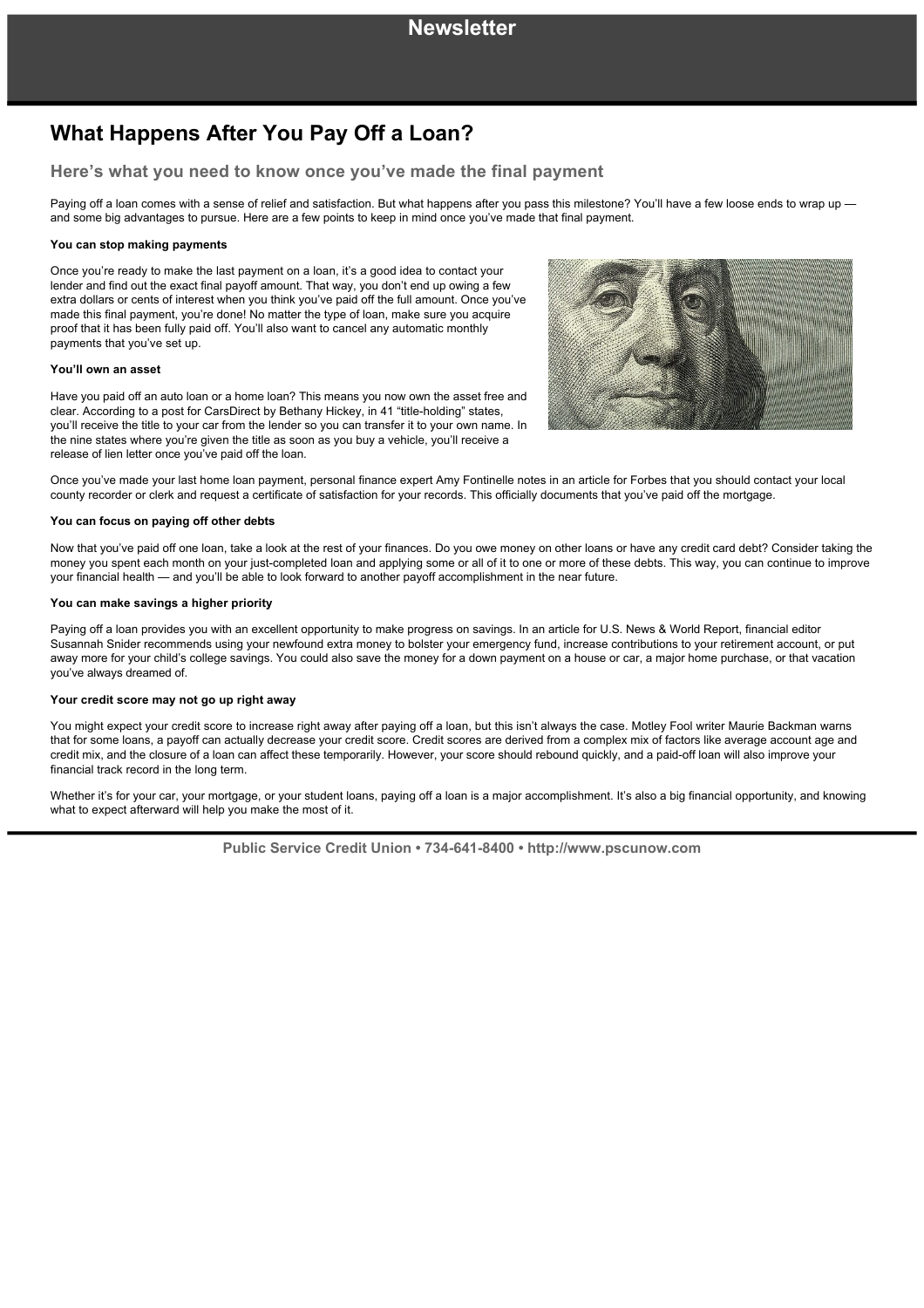## **Budgeting Easy as 1..2..3!**



With so many accounts, logins and passwords it can be hard to get a grip on your overall financial health. Make it simple, let Money Desktop provide you with personalized budgets, organized transactions and automated spending visuals! Just sync your financial accounts and Money Desktop will do the rest, easy as that. Access Money Desktop through PSCU's Online Banking!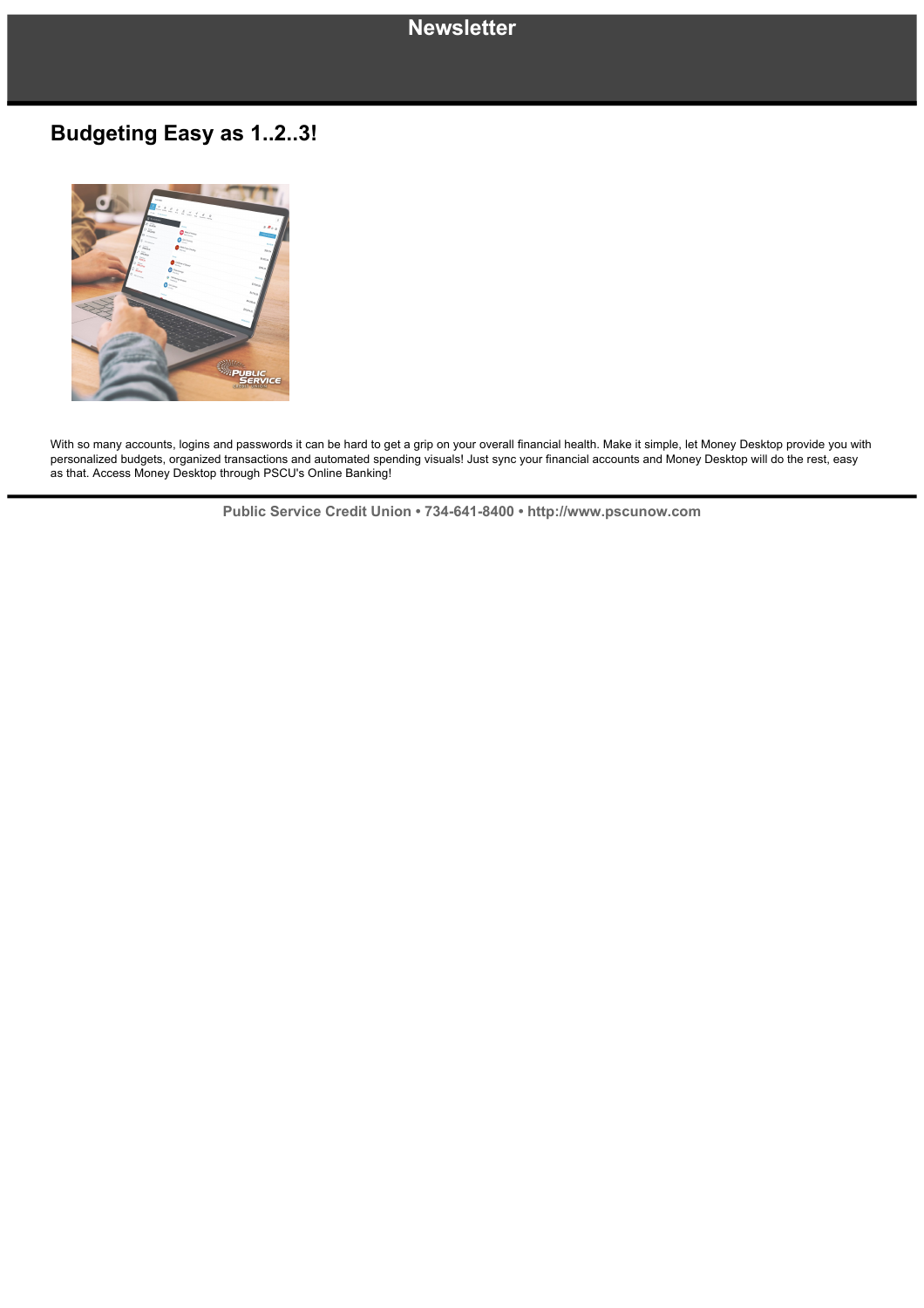## **Tax Time**



This tax season get special savings on TurboTax and H&R Block just for being a PSCU member. File the way you want and let TurboTax and H&R Block help you get your biggest refund possible.

Learn More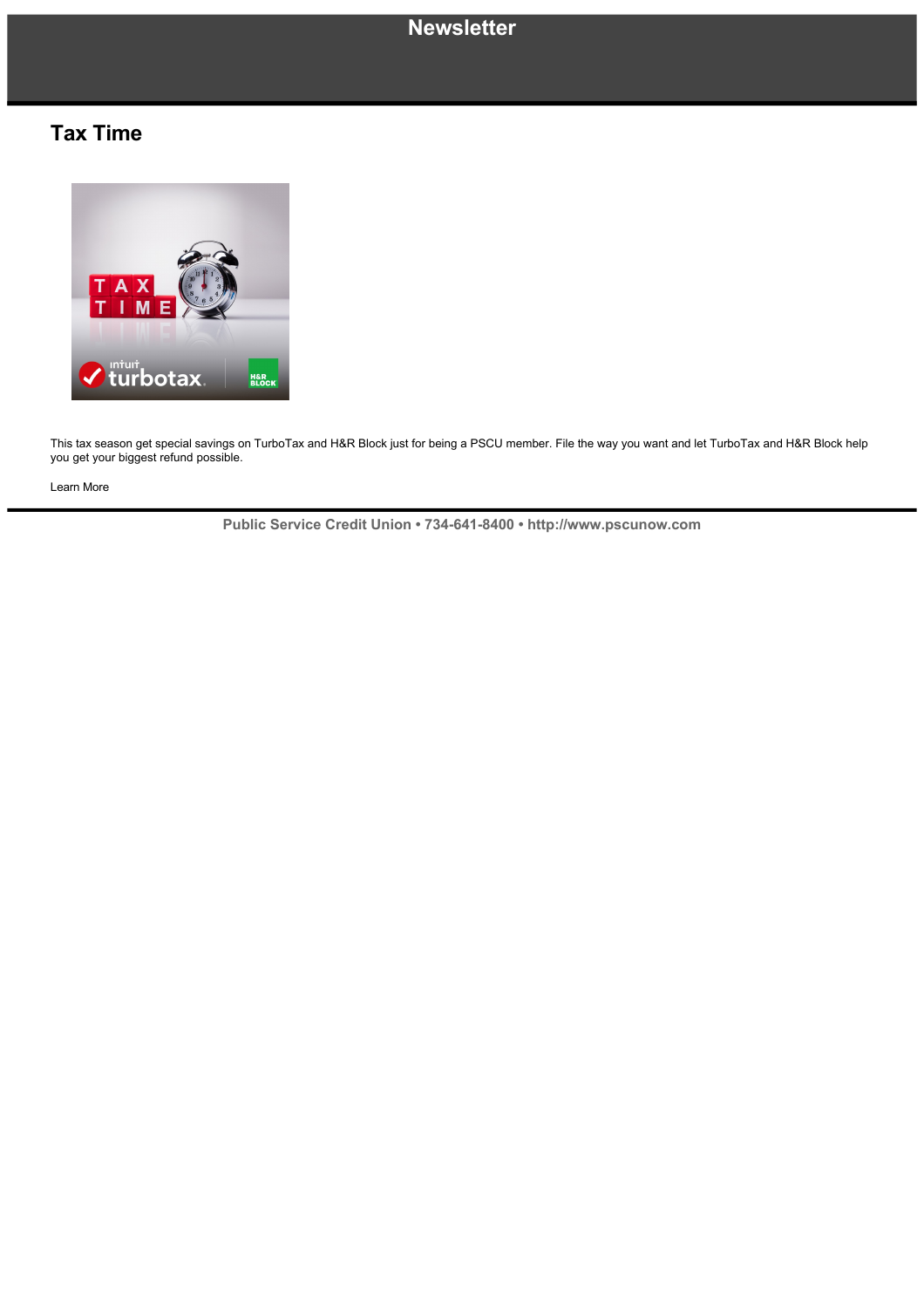## **You're Invited!**



You're invited to PSCU's Annual Membership Meeting.

**When:** Tuesday, January 25, 2022 @ 4:45 pm **Where:** Public Service Credit Union : 7665 Merriman Rd, Romulus, MI 48174

Let us know you're joining us by way of RSVP!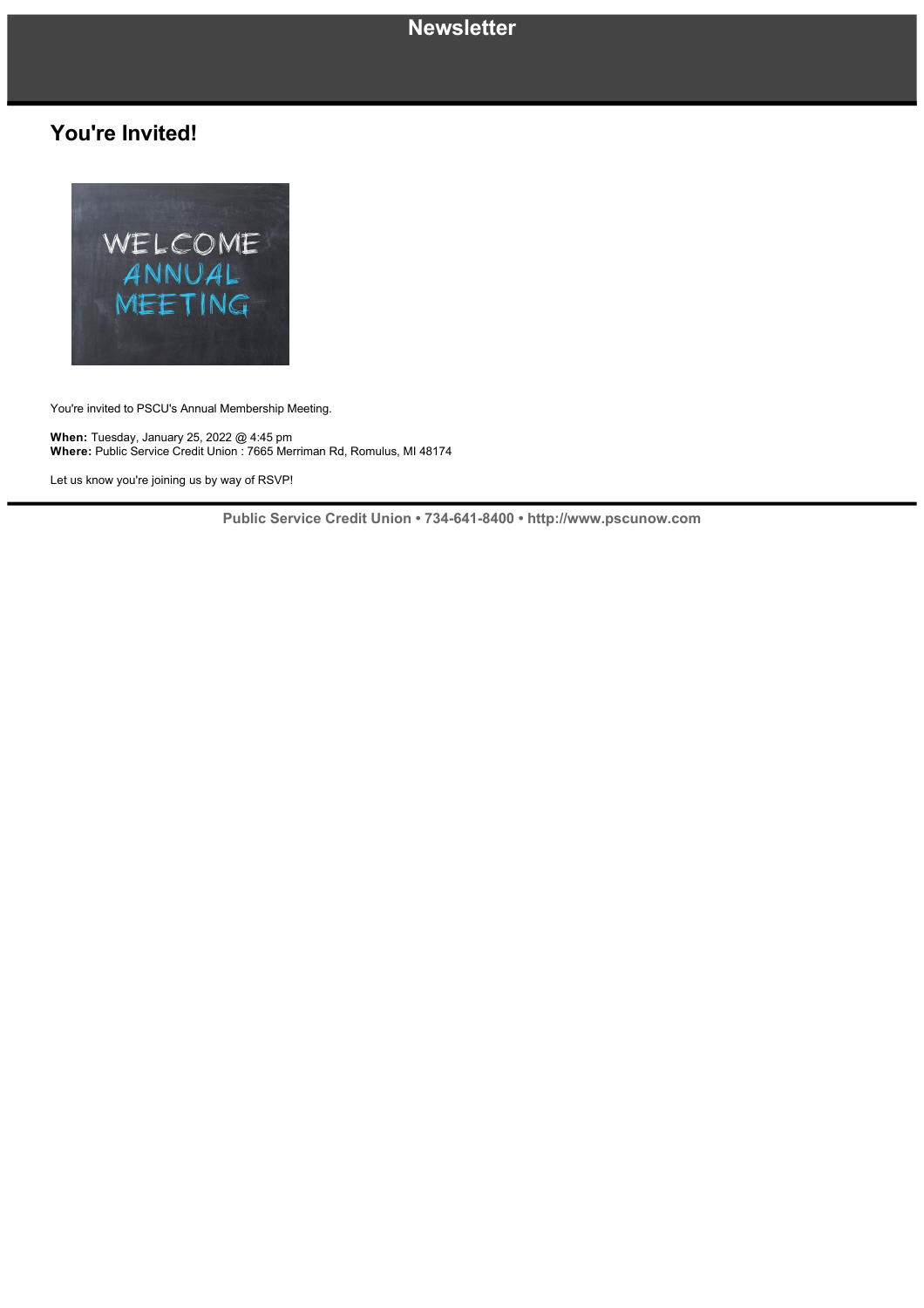# **Holiday Closure**

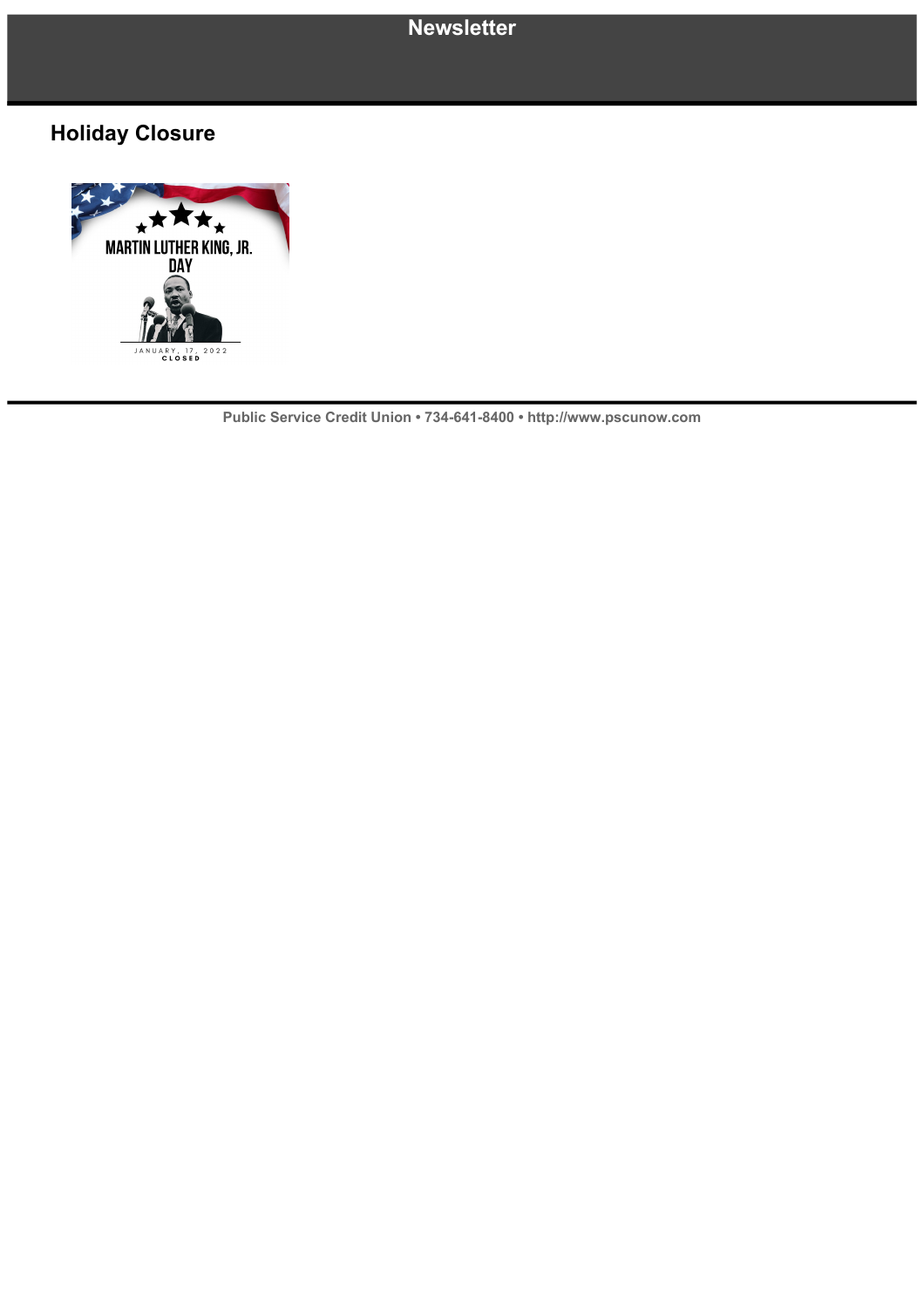# **In The Community**



PSCU participated in the annual Downtown Trenton Christmas Parade Saturday, December 4th, 2021.